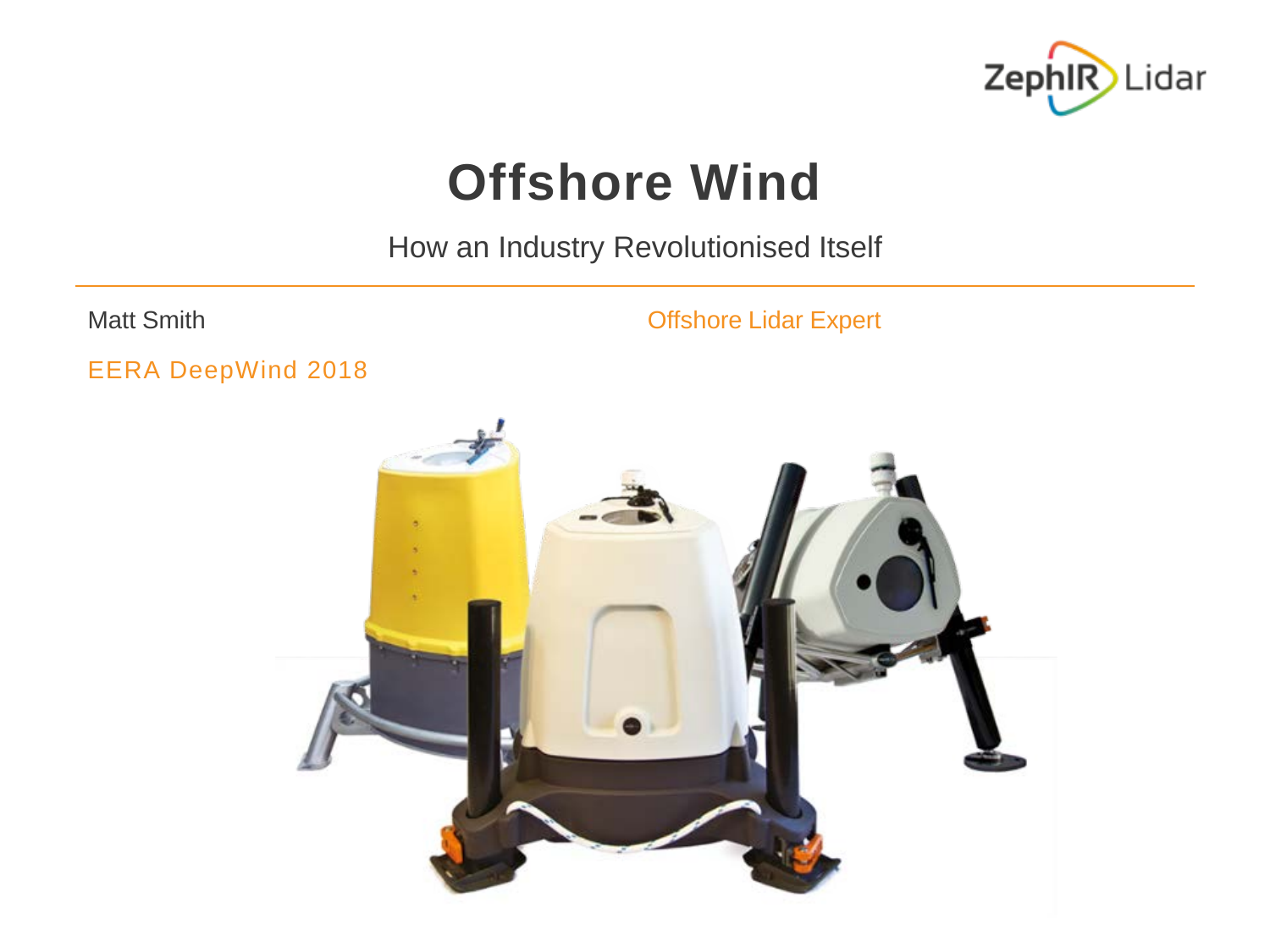## **A disclaimer!**

Please note:

- As many of you know, I am a Lidar salesperson!
- This is less of a scientific and more of an overview of various activities that occurred over the last decade that have revolutionised the wind industry.
- I hope it's an interesting story and many of you will have been involved along the way.
- Feel free to leave now on this basis or submit your thoughts to me after the presentation!

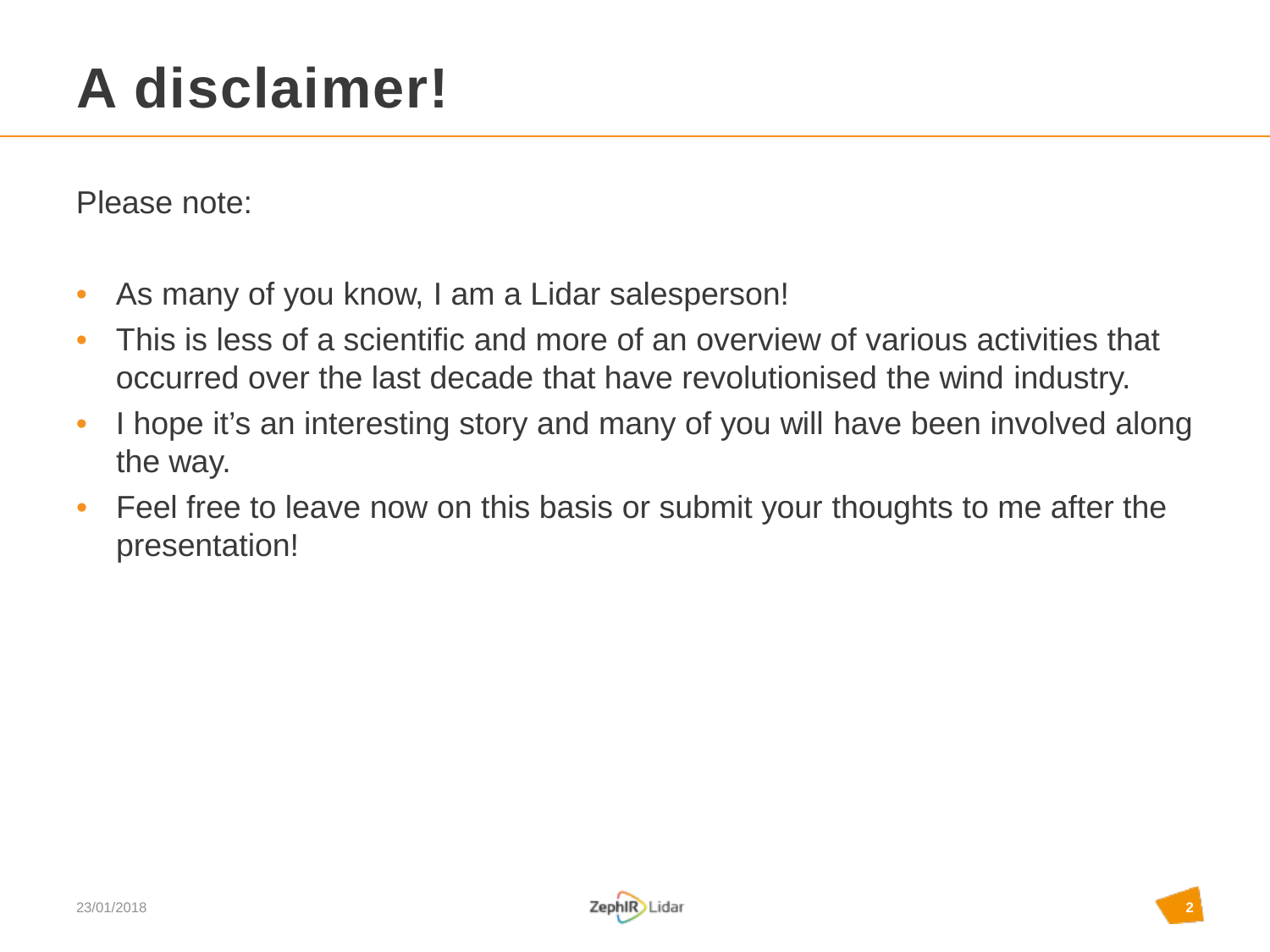#### **15 years ago… in a galaxy not so far away**



The response? Go and prove yourselves! And at this time, there were no clear standards, no IEC guidance on remote sensors, no authorities in this area.

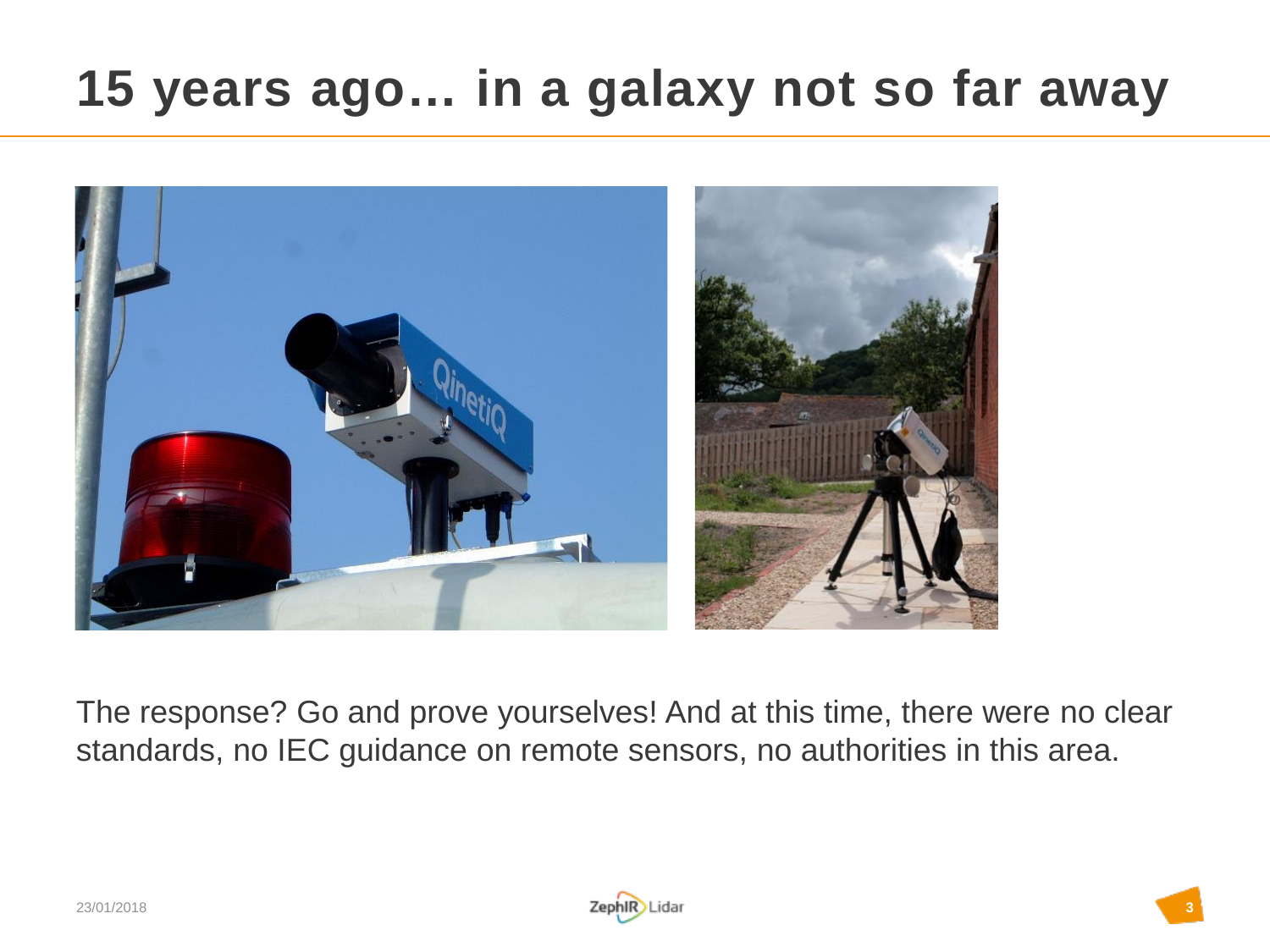#### **2002 Garrad Hassan introduction to lidar by ZephIR / QinetiQ**

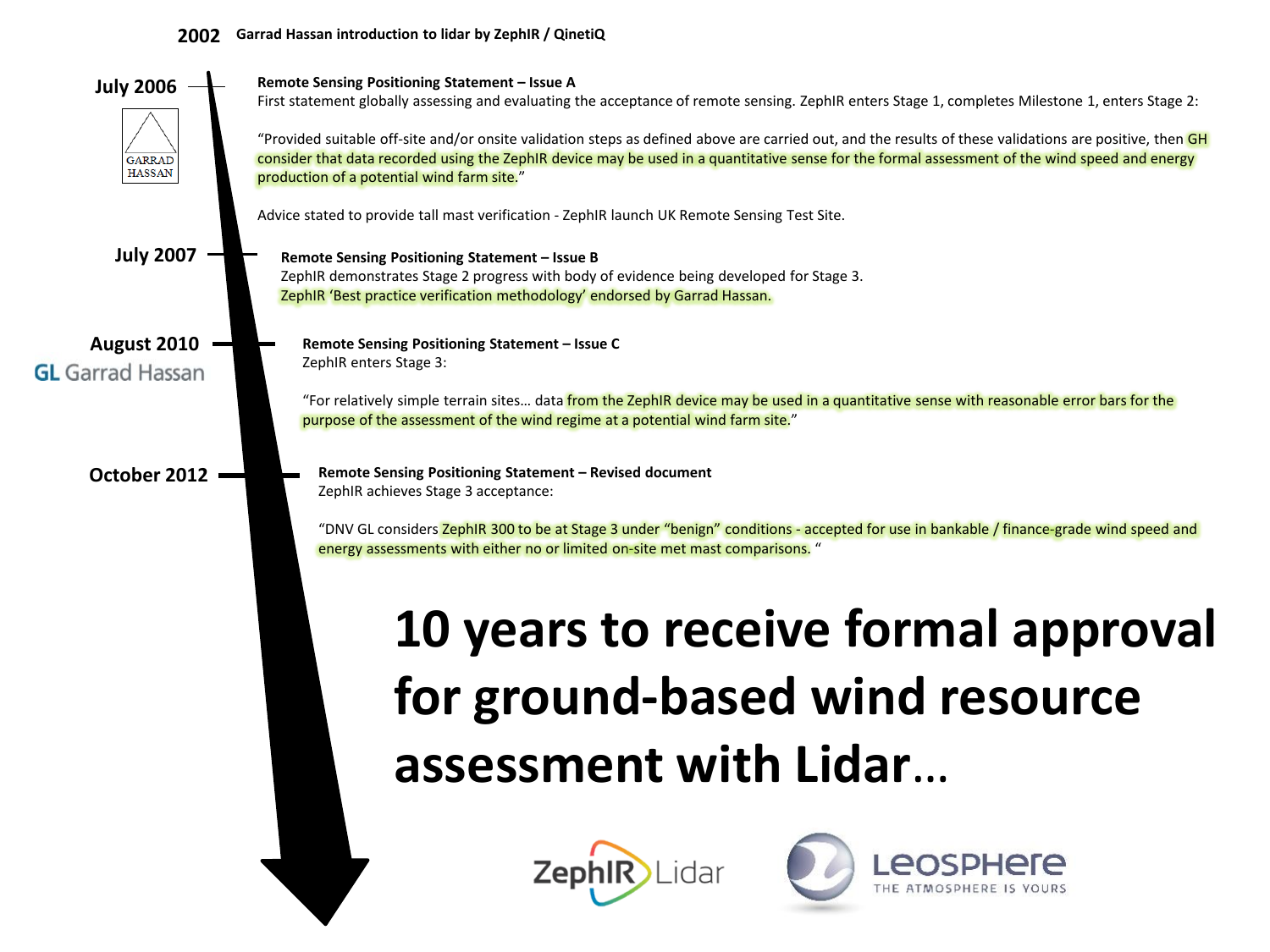### **So how did the offshore industry differ?**

Not so much 'how' but 'why' - the then only available option for wind recourse assessment offshore – an offshore met mast:

- Massive "at risk" investment if looking at installing a new platform
- Mast anemometry is difficult to achieve at modern offshore hub heights
- Increased interest in the full rotor swept area
- Ongoing maintenance, health & safety inspections and calibration of anemometry
- Impact on Levelised Cost of Energy
- Time to get to results planning etc.
- Representation of wind resource at a single point across the site
- ... Floating Wind!

#### **Let's just say Lidar was knocking on an already open door!**

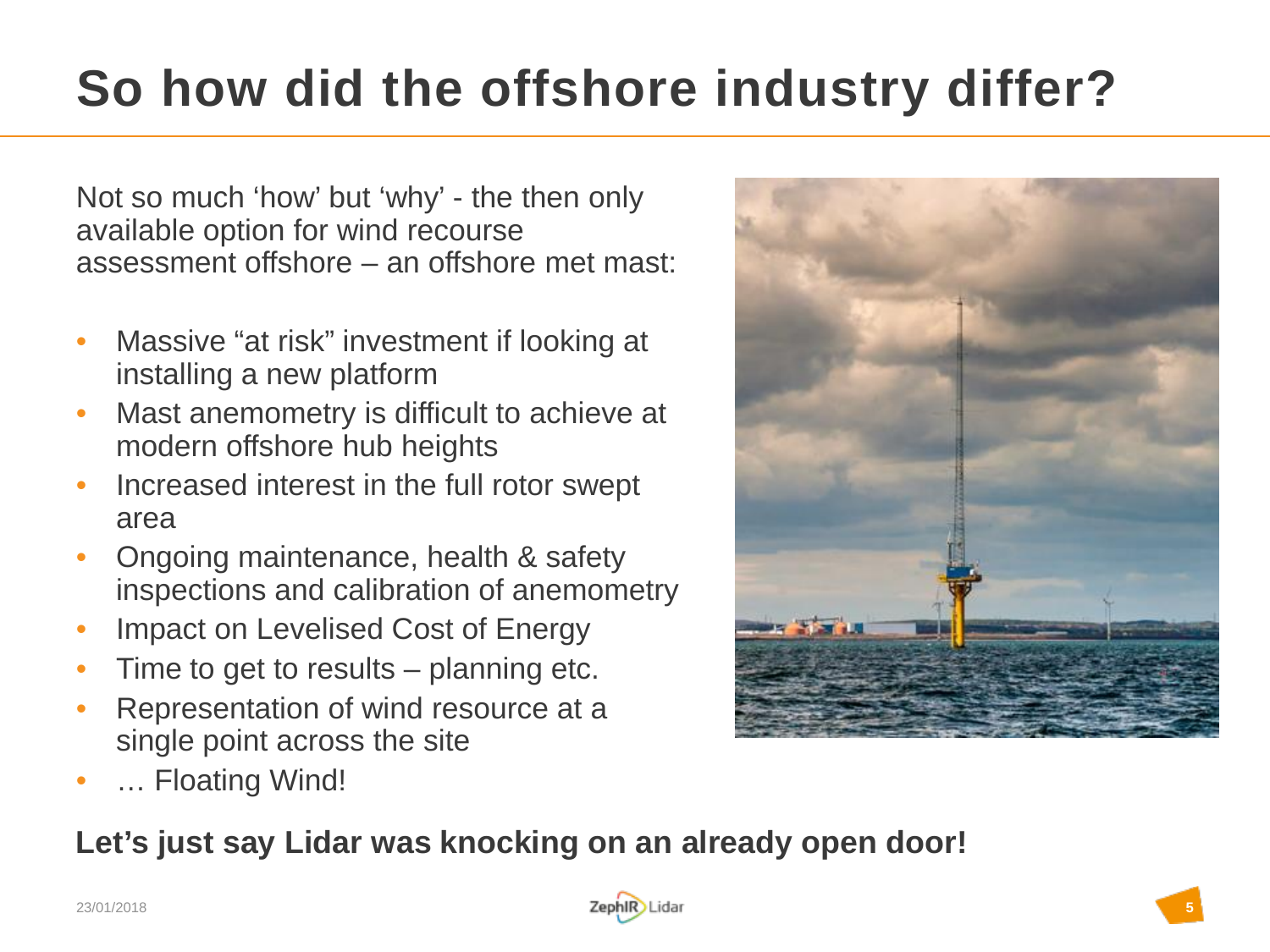### **Project needs and adoption**

What did that open door look like?

- Time to market for a disruptive technology vs. rate of industry growth
- Quality of wind data
- Quantity of wind data
- Data across a site
- Health & Safety improvements
- Through-life risks Day 1, Day 100, Day 1000, Day 10,000?
- Through-life costs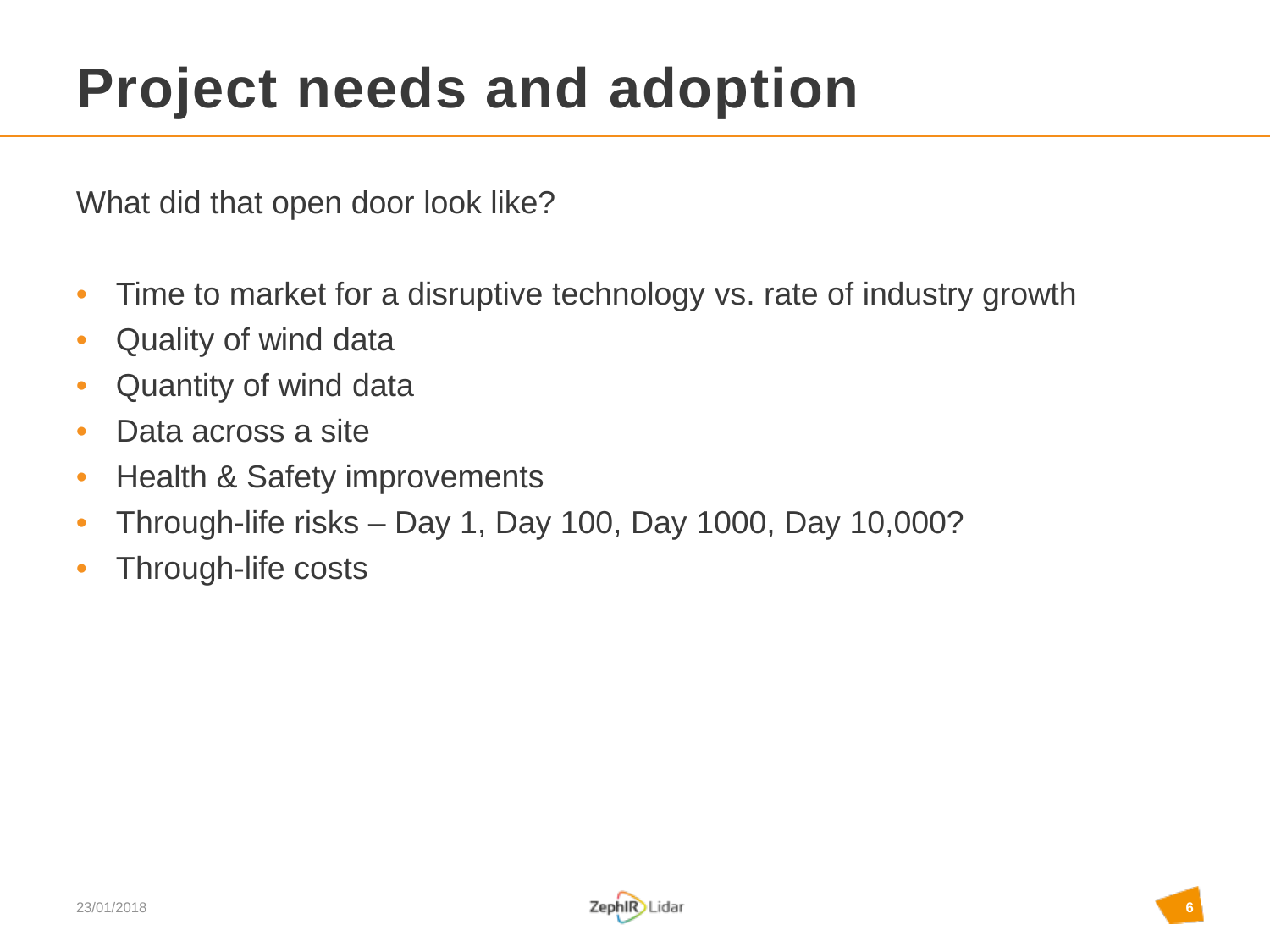## **The first movers / innovators**

ZephIR Lidars were the first to be deployed offshore on fixed platforms.

![](_page_6_Picture_2.jpeg)

2005, Beatrice Platform, North Sea 2006, NaiKun, Hecate Strait 2010, Robin Rigg, Solway Firth 2014, Bell Rock Offshore Windfarm, Dundee

![](_page_6_Picture_5.jpeg)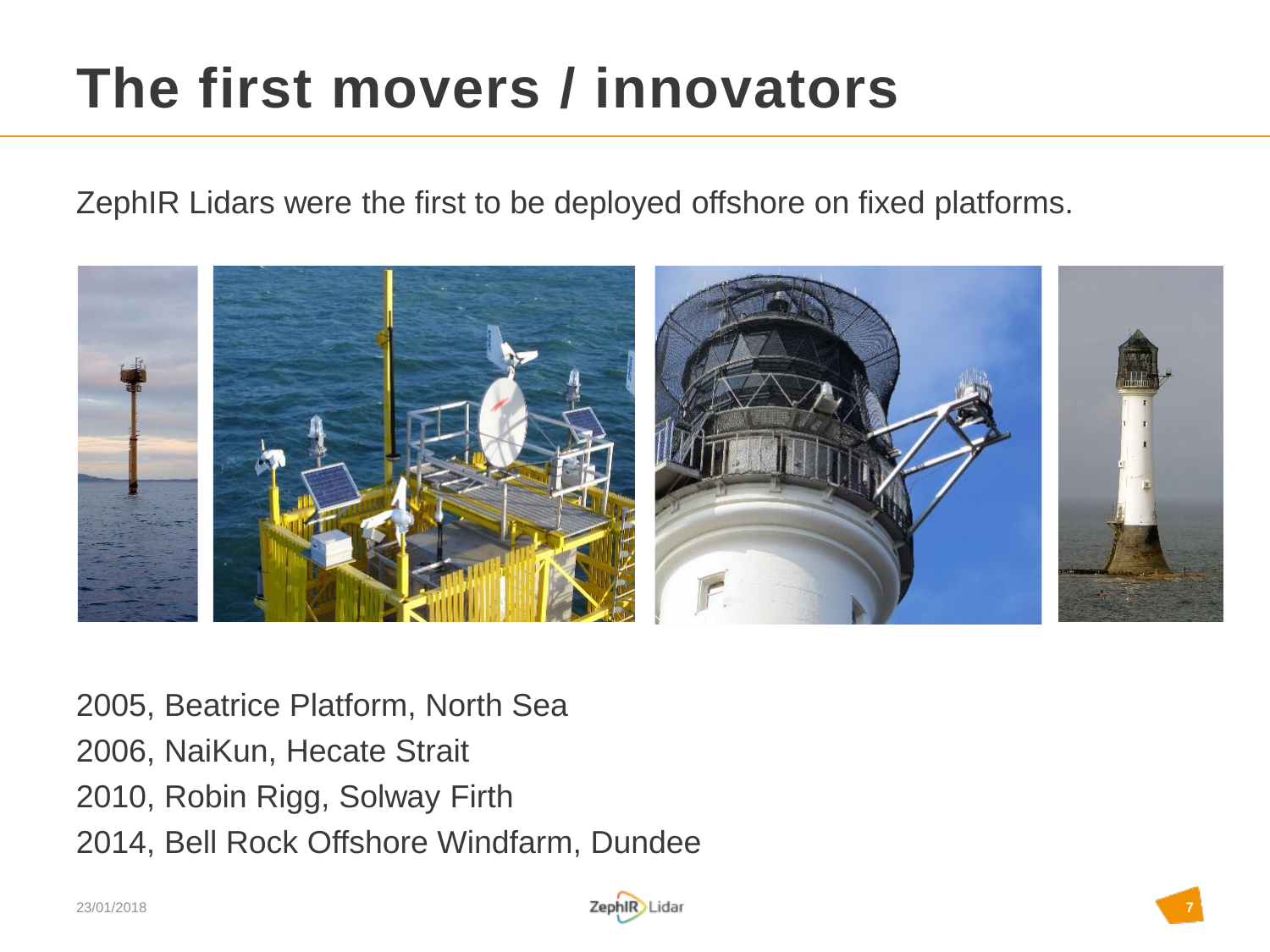### **Roadmap to acceptance**

NaiKun demonstrated a low-cost Lidar platform could work but only went part of the way to reducing cost and time to water.

But in 2010 Deepwater Wind demonstrated that a floating Lidar could work just as well.

Just 3 years later - 2013 – a range of floating Lidars were tested and validated as part of the UK's Carbon Trust Offshore Wind Accelerator (OWA) programme.

![](_page_7_Picture_4.jpeg)

Knowing the time pressures / scale of offshore wind growth, the OWA published a set of recommendations to give the industry the formal framework needed to accelerate the commercial deployment of the technology while standards were being developed. The IEA build on this work to offer recommendations for using floating lidar including wider considerations; H&S, Deployment, Moorings,..

Commercial deployments of floating Lidars accelerated significantly!

![](_page_7_Picture_8.jpeg)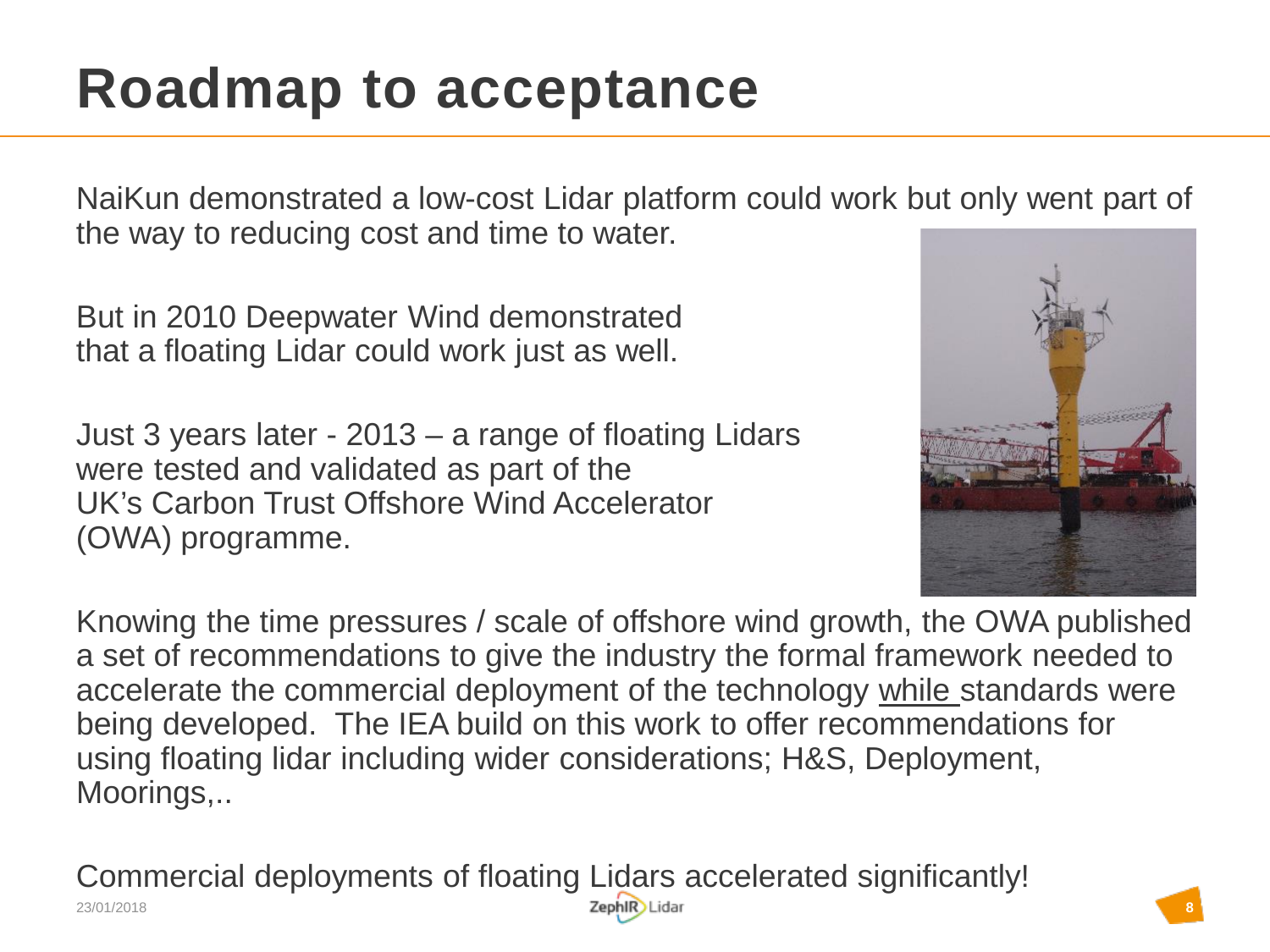#### **Research Council of Norway**

![](_page_8_Picture_1.jpeg)

[Picture from lidar comparison test  $(CMR)$ 

One of the earlier publicly available assessments was conducted here in Norway.

Financed by NRC and Statoil with in-kind support from Fugro Oceanor, UiB and CMR.

This directly led to the further development and adoption of the Fugro Seawatch buoy (based 5 minutes walk from this event)

![](_page_8_Picture_7.jpeg)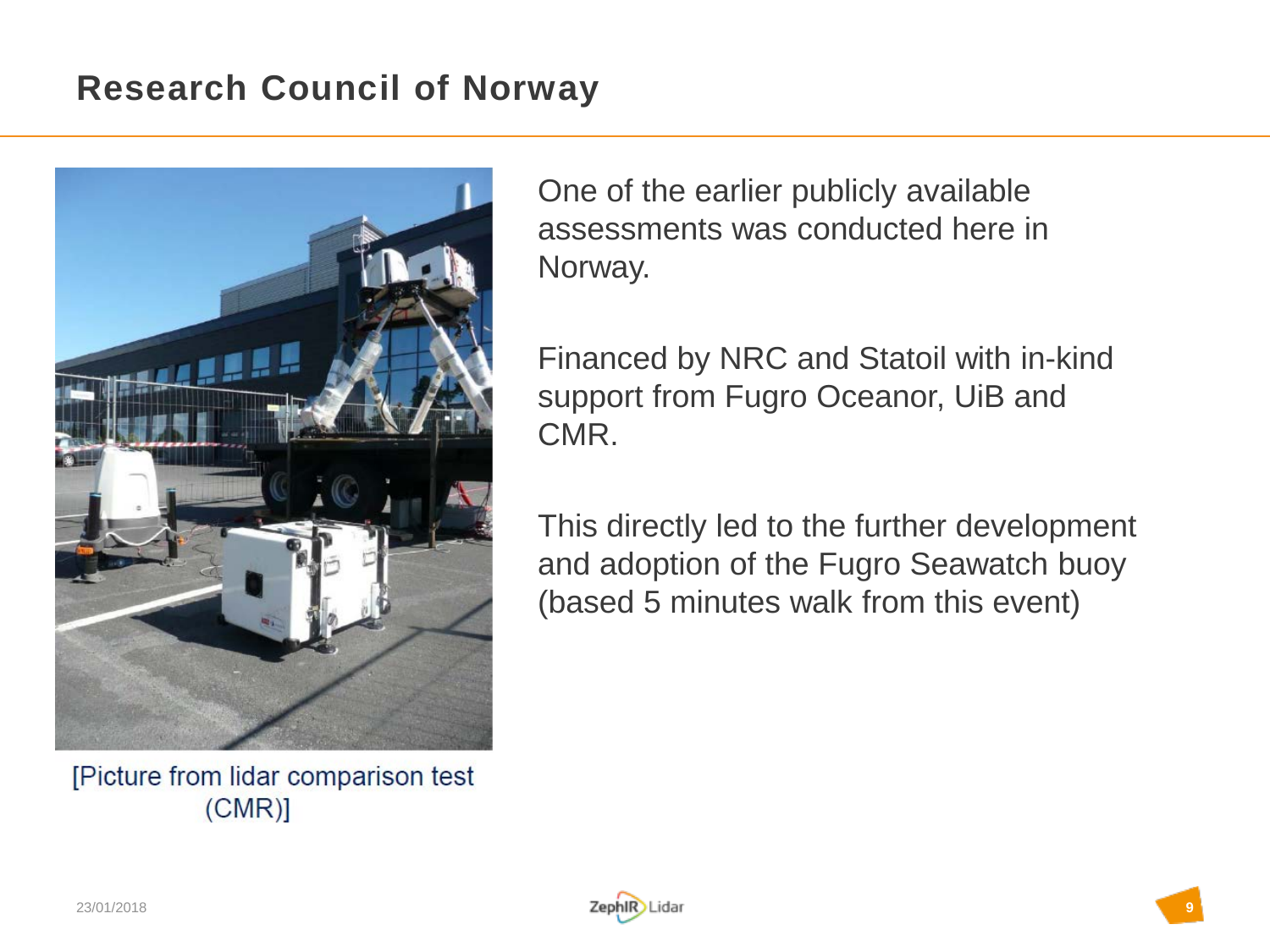### **The rise of the truly floating Lidar**

![](_page_9_Picture_1.jpeg)

![](_page_9_Picture_2.jpeg)

![](_page_9_Picture_3.jpeg)

![](_page_9_Picture_4.jpeg)

![](_page_9_Picture_5.jpeg)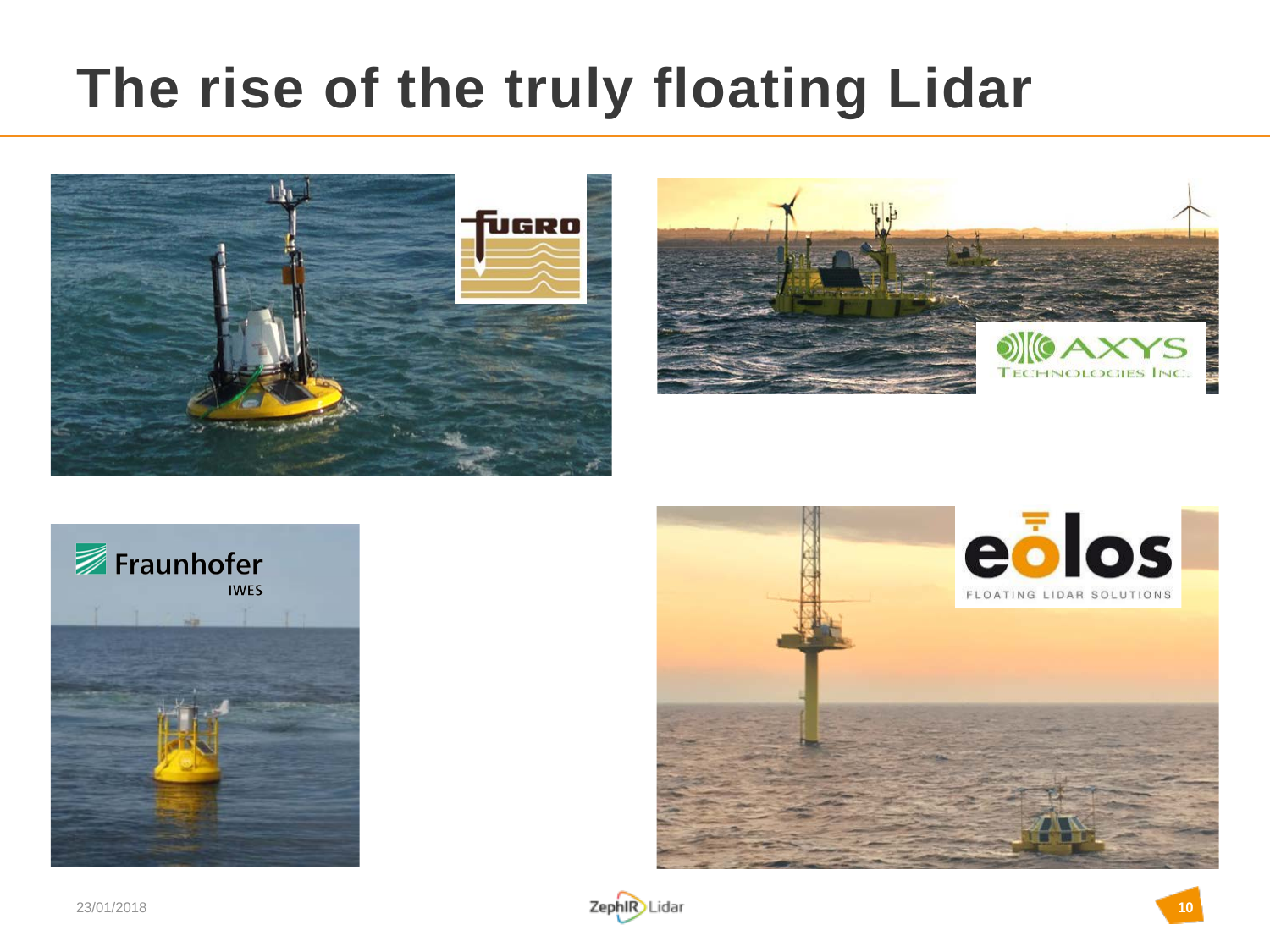## **The industry pulls sideways**

Lidar is now accepted as a proven technology by the wind industry from a practical, contractual and, increasingly, from an industry standards' perspective.

Perfect timing as the hub height and swept area of offshore wind turbines surpasses using mast anemometry as an economically viable option.

- Use of Lidar for Resource Assessment demonstrates Best in Class data
- Reliability demonstrated on industry firsts with floating lidars going into their third year of continuous operation
- Known boundaries of use through research studies important! And help to define new areas of research and validation
- Cost advantages demonstrated on projects coming to fruition
- ... Look at the US market, there are no masts and most sites will progress without one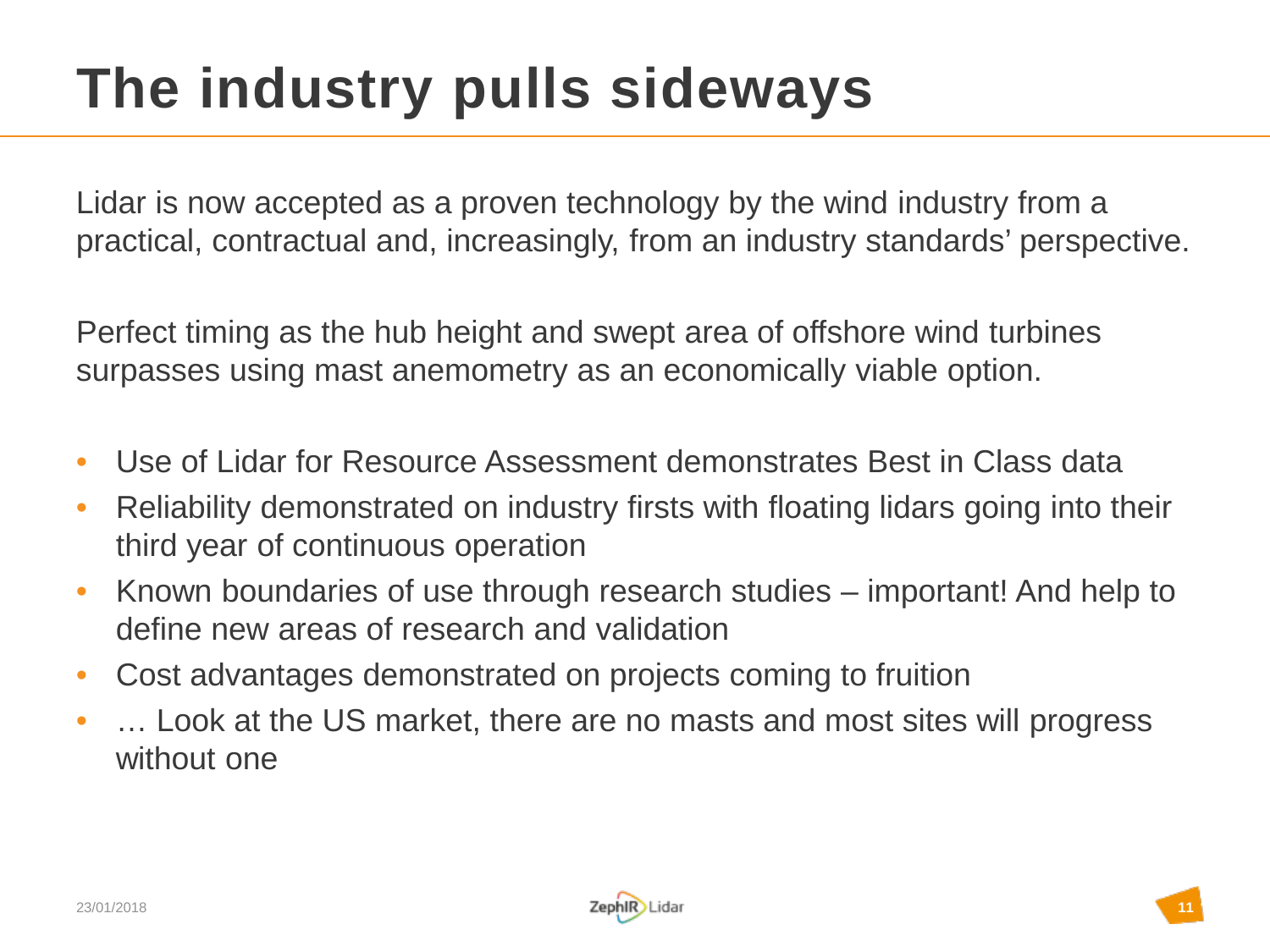## **Operational Assessments**

#### No platform to use from met mast? **Deploy Lidars on wind farm substations!**

Merkur Offshore Windfarm

- Lidar is coupled to met data acquisition systems, data is transmitted to client platform for access.
- Data is integrated with SCADA systems.
- Lidar is used for power performance analysis using hub height measurements.
- Combined with other sensors to support helicopter landing ops including personnel winching.

![](_page_11_Picture_7.jpeg)

![](_page_11_Picture_8.jpeg)

![](_page_11_Picture_9.jpeg)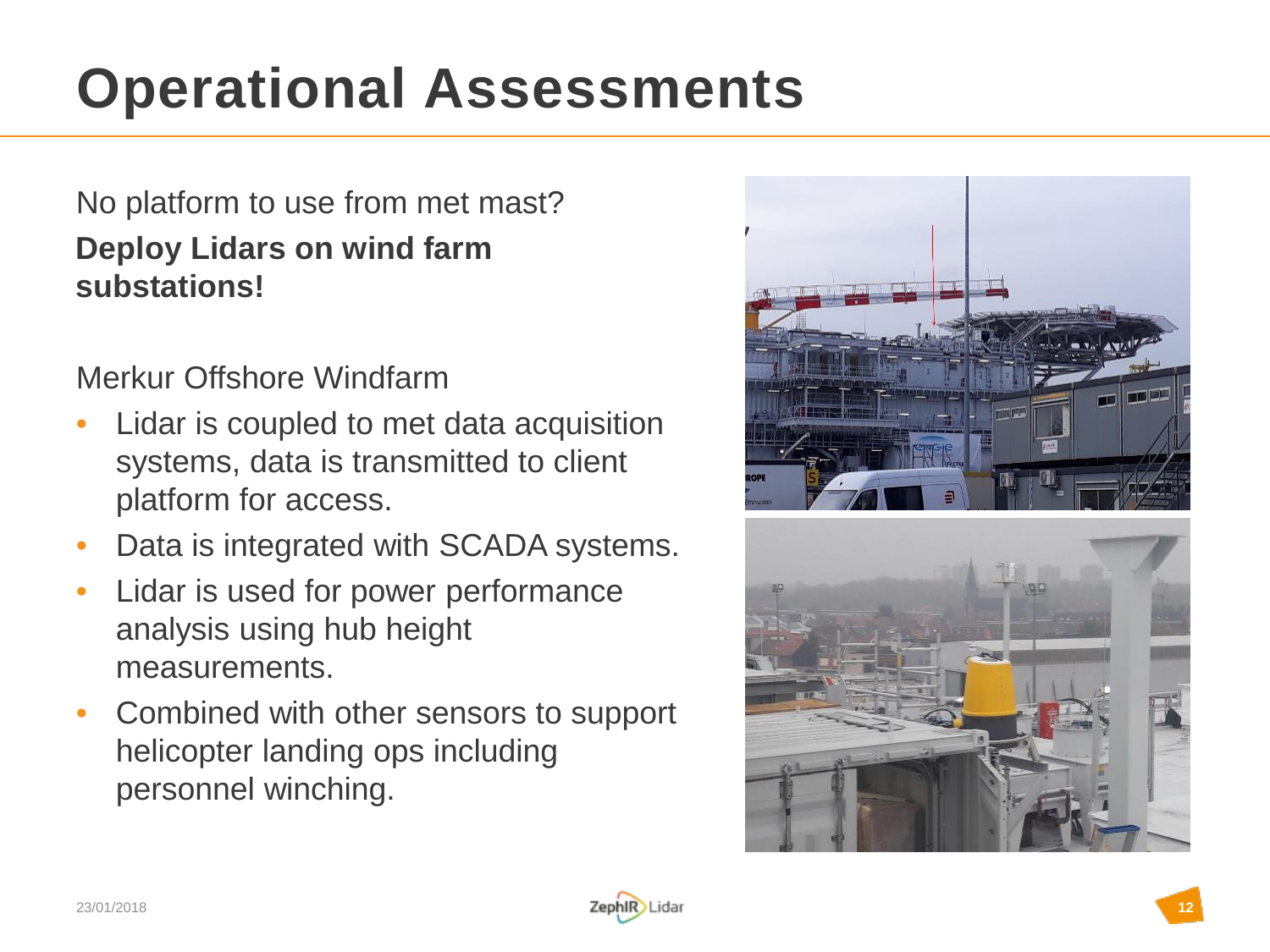# **Energisation and Start of Warranty**

Offshore, contractual power curve verification tests according to IEC 61400-1-12 standards remains highly impractical as they require the installation of a met mast and this only permits the testing of one turbine in such large arrays.

The March 2018 update permits the combination use of Lidar and mast and whilst this has progressed the use of verifications onshore it still requires significant investment offshore to accommodate the requirements.

![](_page_12_Picture_3.jpeg)

Nacelle mounted Lidar delivers accurate measurements, across multiple turbines, at a significantly lower cost point, with high availability and low uncertainties.

2014 – A project conducted by a consortium made of DTU Wind Energy (formerly Risø Wind Energy Department), DONG Energy, Siemens Wind Power and Avent Lidar Technology, and funded by the Danish Energy Technology Development and Demonstration Program (EUDP). The procedure provides the basis for a new, industry-wide best-practice for performance verification with nacelle LIDARs.

The shear size and cost of offshore wind projects is focussing more on commercial agreements than IEC standards whereby development wind specialists are defining power curve verification tests with the turbine OEM's.

Many leading OEM's now accepting a nacelle mounted Lidar power curve test (Lidar calibrations, test methodologies and result analysis has already been defined)

![](_page_12_Picture_8.jpeg)

![](_page_12_Picture_9.jpeg)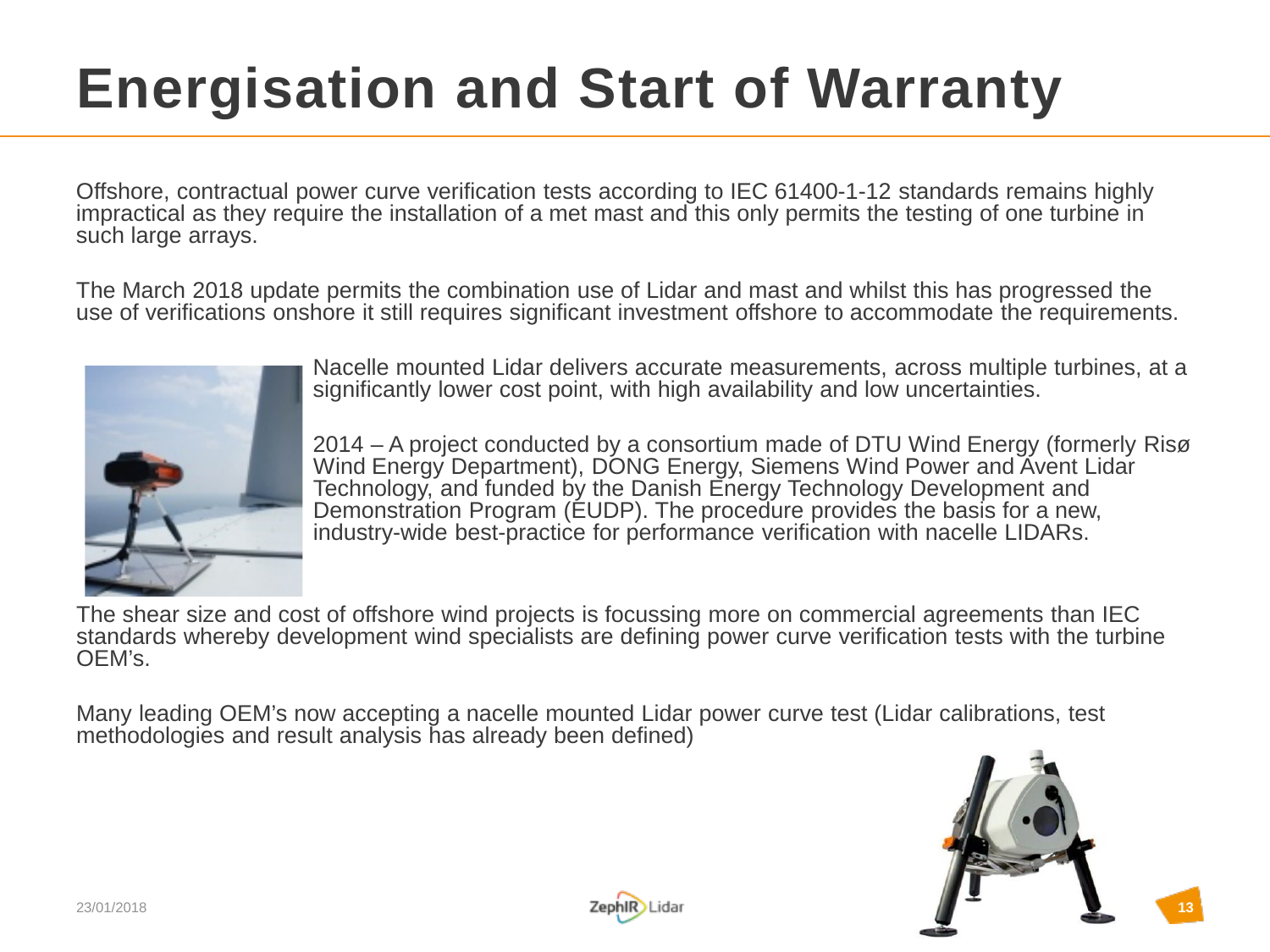### **2017 – Look at where we were**

London, 18 July 2017. Leading wind measurement experts gathered in London claimed that LiDARs have been replacing met masts to become the sole wind measurement tool used for offshore resource assessment and power curve verification purposes

**Deutsche WindGuard**, Klause Franke, Project Engineer: *"Application of Nacelle Based Lidar for Offshore Power Curve Tests"*

**ECN**, Hans Verhoef, Project Leader Measurements: *"Offshore wind development with standalone Lidar"*

**EDF EN**, Cedric Dall'Ozo, Senior Wind Resource Assessment Engineer: *"Reducing uncertainties: vertical profiler, floating, scanning and nacelle Lidars"*

**MHI Vestas**, Tue Hald, Senior Specialist: *"Power curve verification with nacelle two- beam Lidar on V164-8.0 MW"*

**RES**, Iain Campbell, Technical Analyst and Wind Resource Manager: *"Lidar: Just better than a mast?"*

**Siemens**, Pedro Salvador, rotor Performance engineer: *"From R&D to Plug & Play: 8 years of nacelle Lidar experience"*

**SSE**, Gordon Day, Offshore Wind Analyst: *"Replacing masts with Lidar for financing and performance assessment"*

**UL DEWI,** Beatriz Canadillas, Senior Researcher: *"Offshore Wind Lidar since 2009: from R&D to commercial applications"*

![](_page_13_Picture_10.jpeg)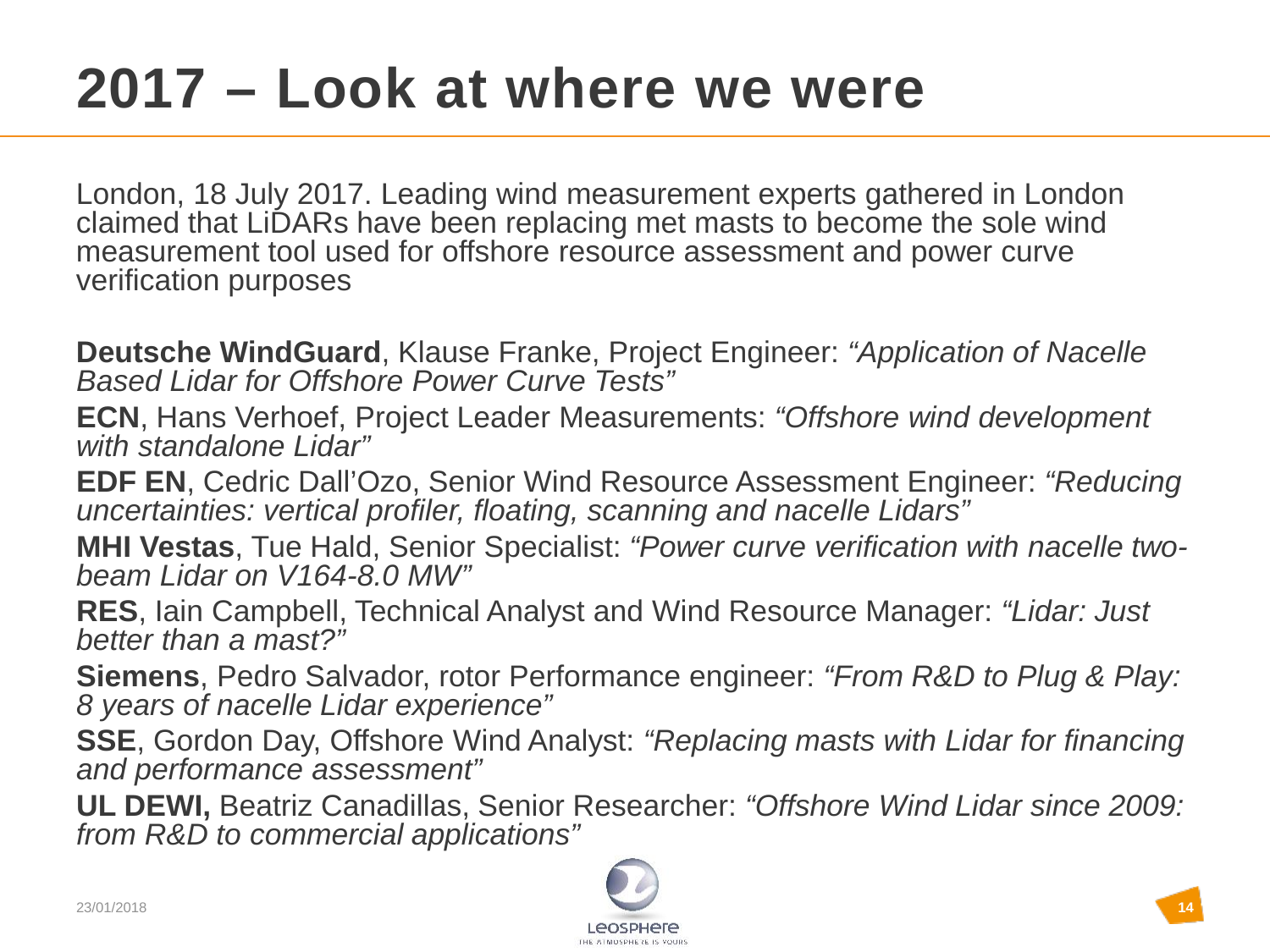## **Construction Monitoring**

Block Island Windfarm

ZephIR 300 was installed on Fred. Olsen Windcarrier's Brave Tern jack -up vessel - used to compare wind speeds against those measured with the main boom tip crane wind sensor.

Measurements were used as a "live" instrument during all phases of construction and specifically during critical points of component lift. 1 second live data was displayed with wind shear curves in the user interface.

Where wind behaviour was difficult to explain i.e. when wind at the tip of the crane was lower than on the crane Aframe, or bridge level, ZephIR 300 could identify and explain the difference across the full lift height.

During WOW (Waiting -On -Weather) downtime, ZephIR 300 provided a very accurate picture of the wind conditions to enable effective decision making.

During high winds when the crane was in the boomrest, ZephIR 300 was used to confirm when it was worth lifting the crane out of the boomrest again before making any unnecessary movements .

Today we see Lidar included as standard in offshore tenders for vessels operating on wind farm construction

![](_page_14_Picture_8.jpeg)

![](_page_14_Picture_10.jpeg)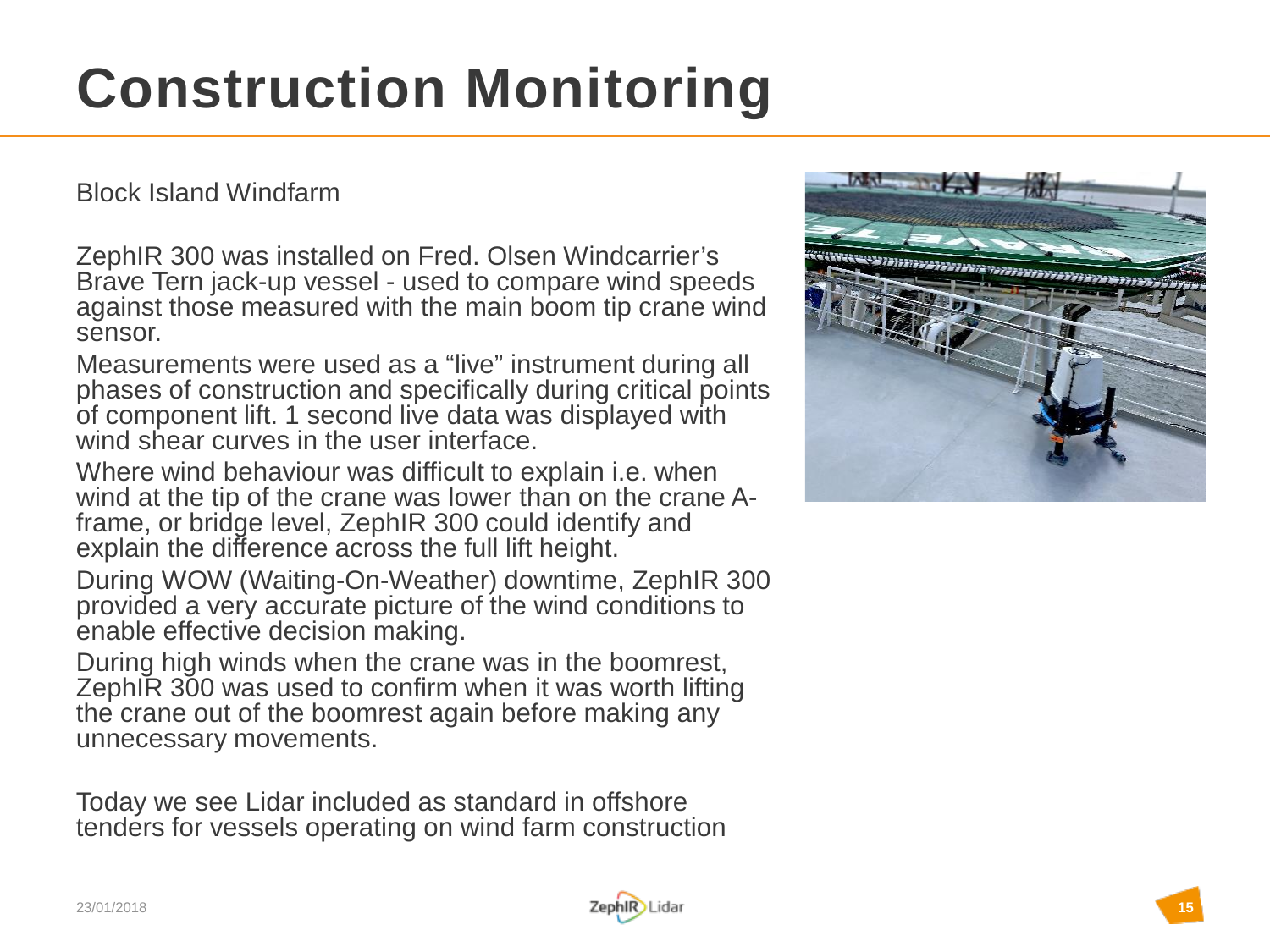## **The industry has revolutionised itself**

**In the space of 5 years since the first OWA analysis of offshore Lidars, there is adoption for fixed and floating platforms with Lidar, across all project phases – something not even achieved onshore yet!**

#### **What next?**

- The full range of capabilities offered by Lidar in any format continues to be developed and validated.
- This will lead to further pull sideways in to other applications and project phases.
- The industry continues to drive down LCOE.
- Safety First across everything we do.
- Innovation time is getting faster.

![](_page_15_Picture_8.jpeg)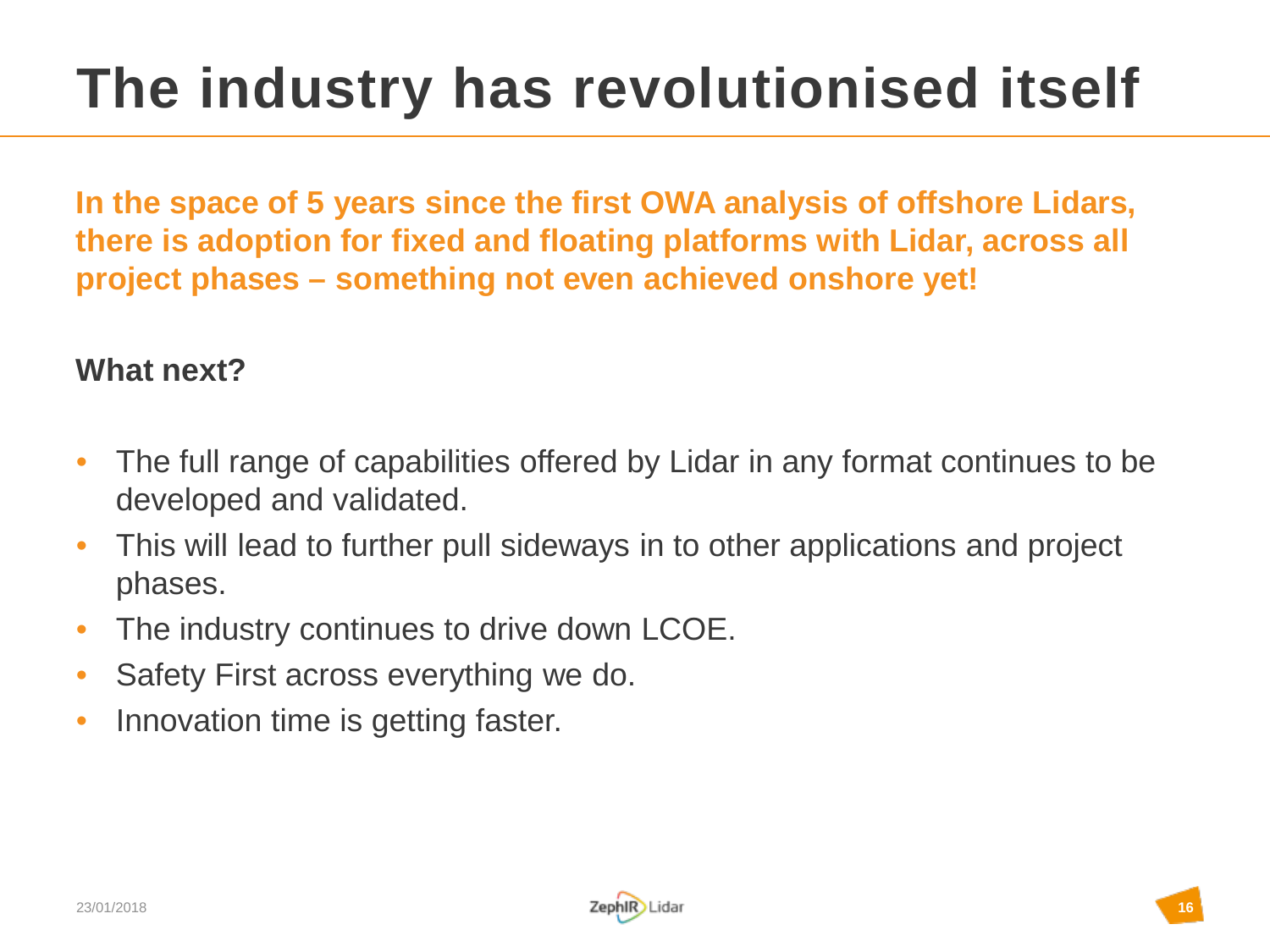#### **Our guess?**

All of these drivers, particularly offshore, will move towards:

- Turbine control (passive, i.e. look and learn, and active) and load management to allow for life extension, asset sweating or opportunities for repowering with new innovations e.g. blade extensions
- Wake effects will be quantified and strategies implemented to better manage power loss / irregular loading
- Wind sector management will be more appropriately applied with Best in Class wind sensors
- Power forecasting will be more inline with new grid and trading requirements

**Lidar is 'just' a sensor – others need to build systems around this technology – through partnerships the value can be realised** 

![](_page_16_Picture_9.jpeg)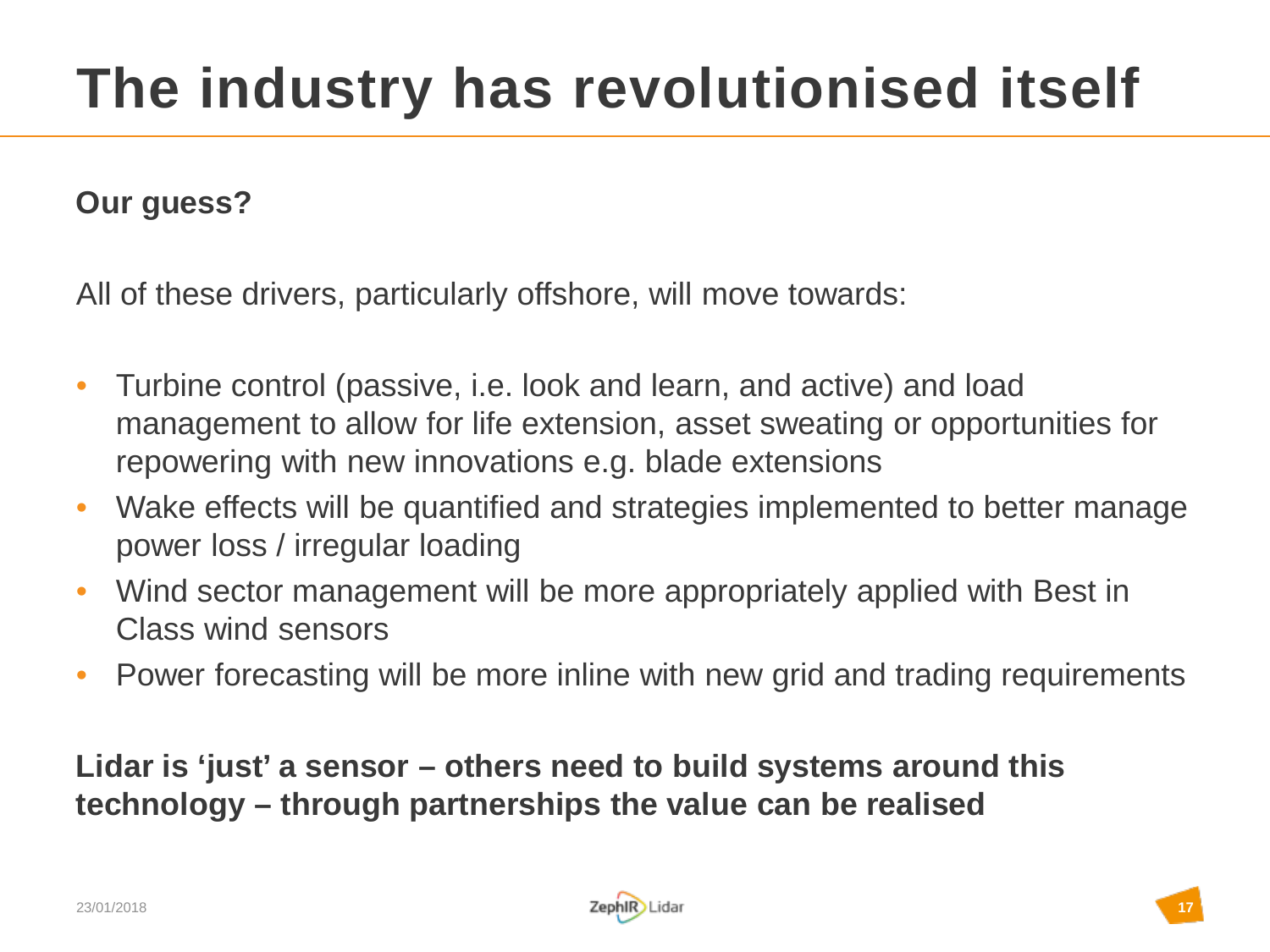#### **It certainly hasn't finished yet…..**

![](_page_17_Picture_1.jpeg)

![](_page_17_Figure_2.jpeg)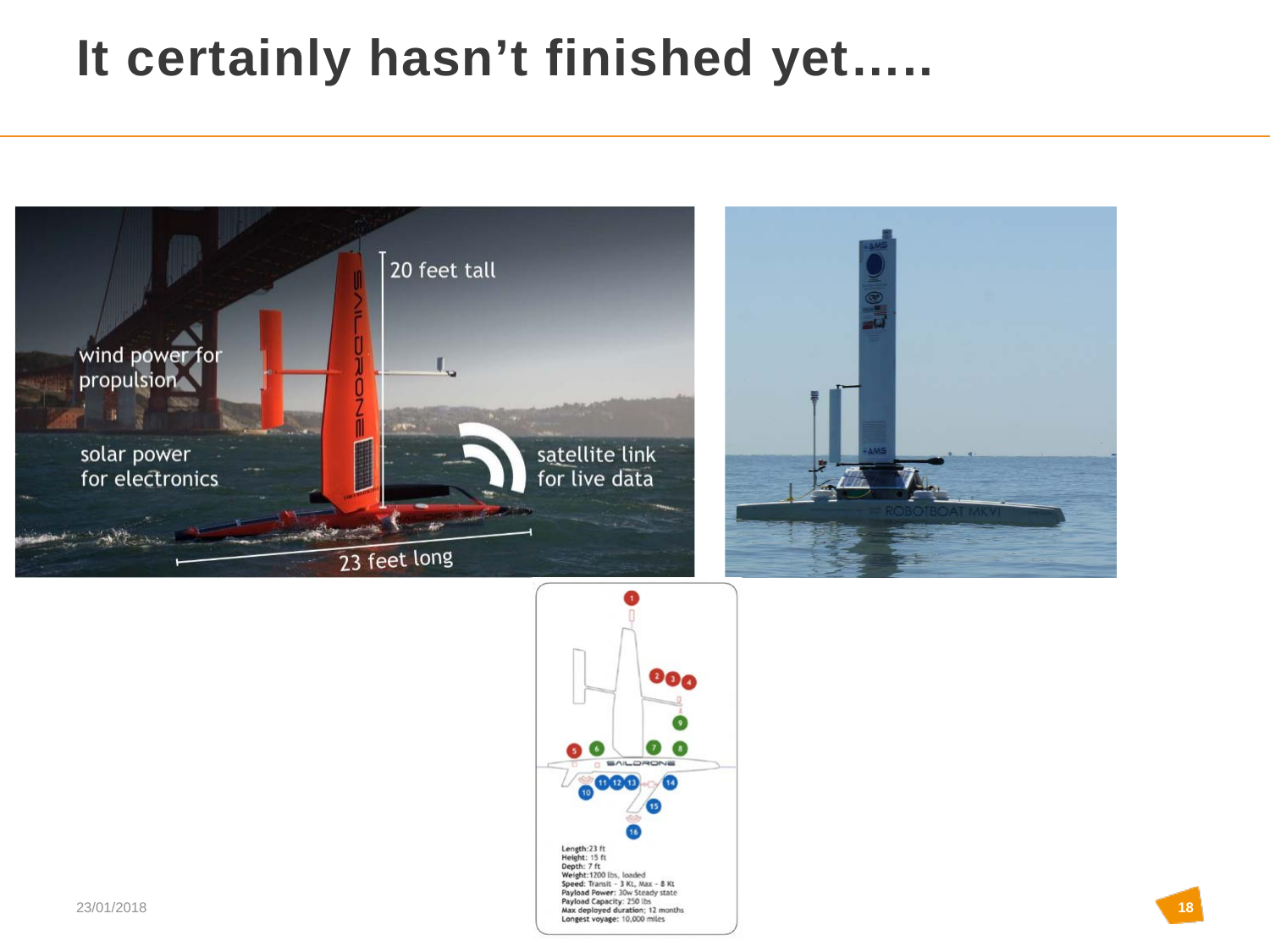![](_page_18_Picture_0.jpeg)

#### **Contact**

The Old Barns, Fairoaks Farm, Hollybush, Ledbury, HR8 1EU

- **Phone:** +44 (0)1531 651 004
- **Email:** [matt@zephirlidar.com](mailto:matt@zephirlidar.com)
- **Web:** www.zephirlidar.com